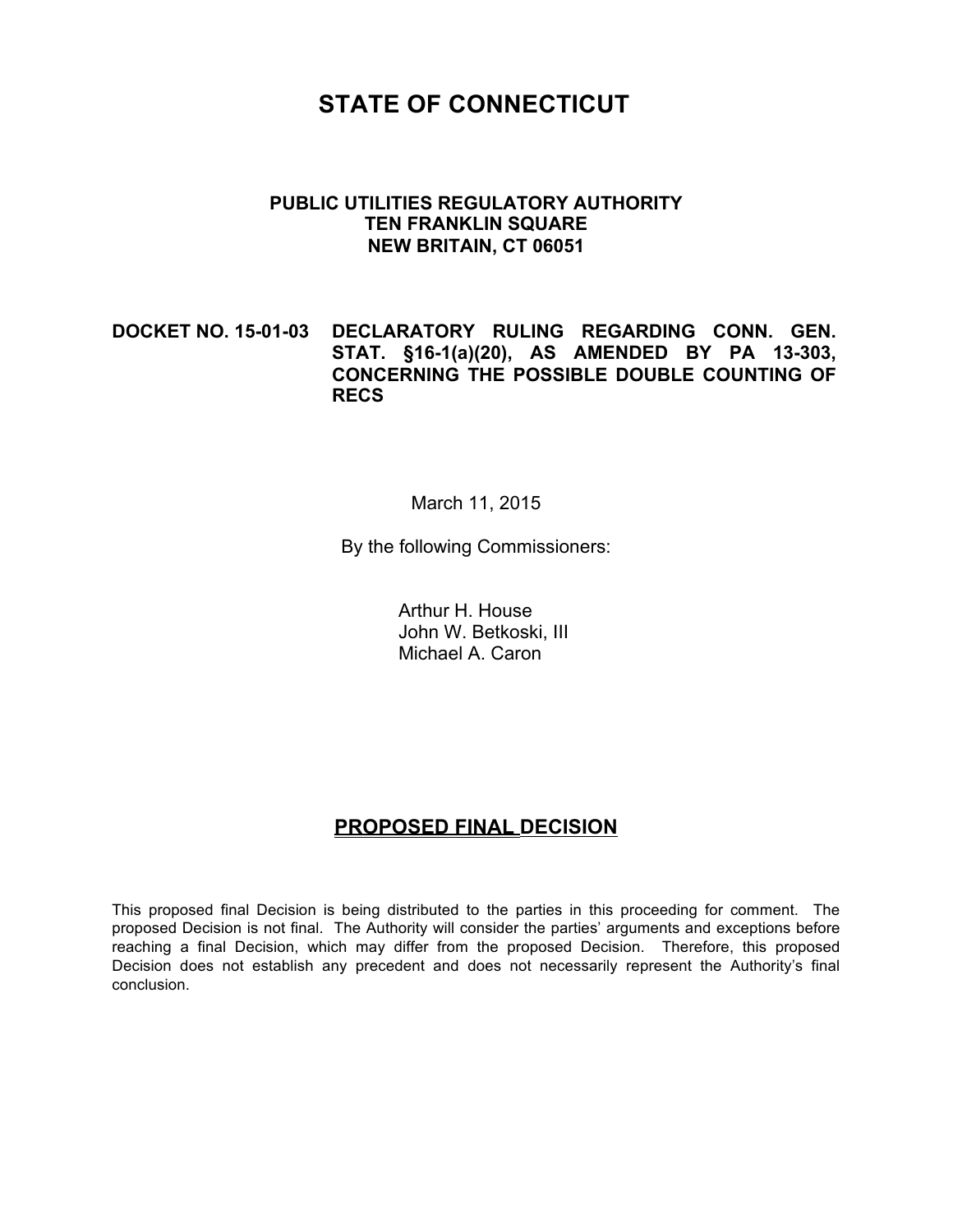## **TABLE OF CONTENTS**

| Ш.   |                                                                   |  |
|------|-------------------------------------------------------------------|--|
|      |                                                                   |  |
|      | B. VERMONTERS FOR A CLEAN ENVIRONMENT AND RIDGEPROTECTORS3        |  |
|      |                                                                   |  |
|      |                                                                   |  |
| III. |                                                                   |  |
|      |                                                                   |  |
|      | A.                                                                |  |
|      |                                                                   |  |
|      |                                                                   |  |
|      | C. REPRESENTATIONS MADE BY VERMONT RETAIL ELECTRICITY PROVIDERS 7 |  |
|      |                                                                   |  |
|      |                                                                   |  |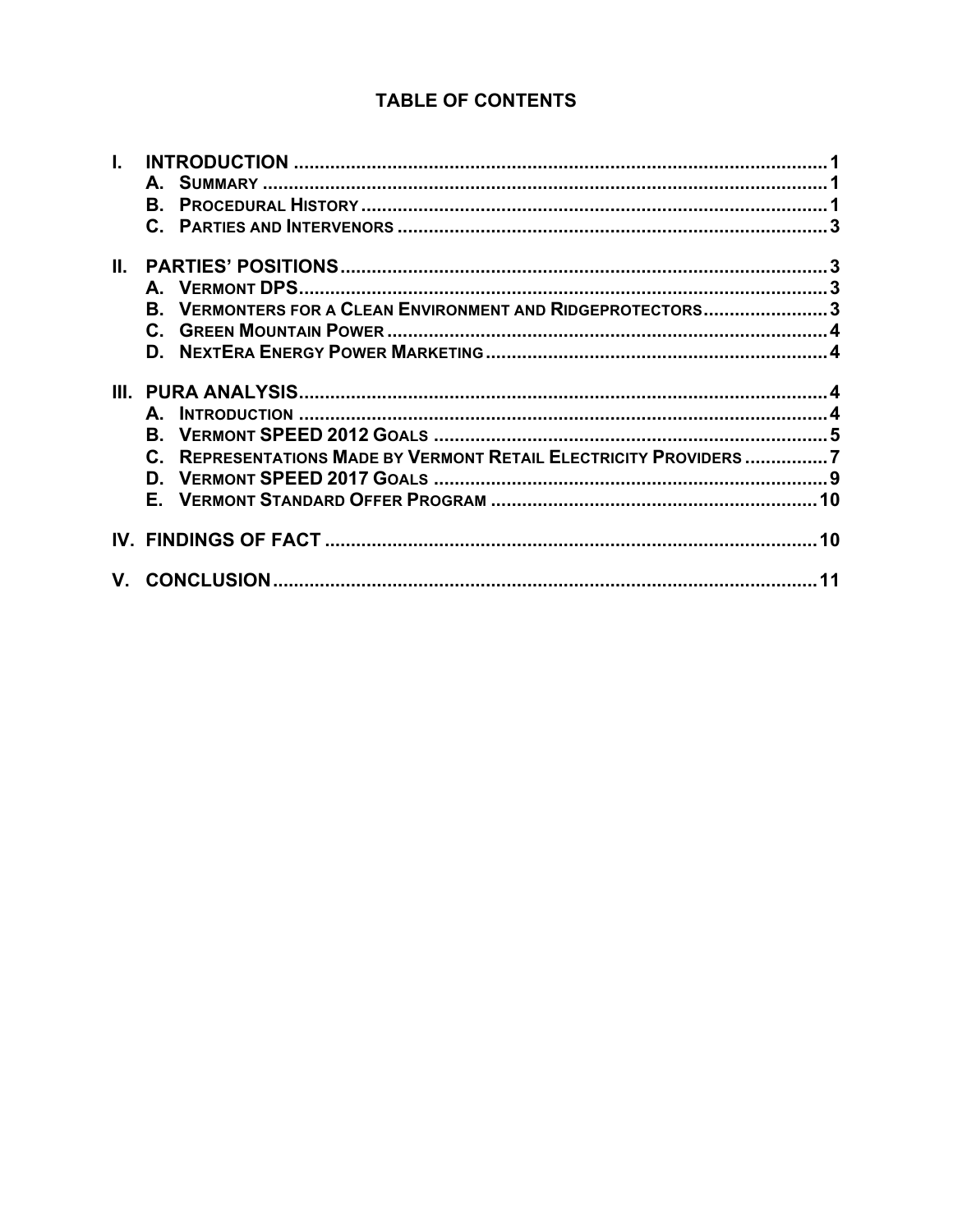## **PROPOSED FINAL DECISION**

## **I. INTRODUCTION**

#### **A. SUMMARY**

In this proceeding, the Public Utilities Regulatory Authority concludes that Connecticut law does not preclude the use, for Connecticut renewable energy portfolio standard compliance, of renewable energy certificates associated with a current regulatory renewable energy program enacted by the State of Vermont. Though a renewable energy program currently scheduled to go into effect in Vermont on January 1, 2017 may preclude the use of associated renewable energy certificates, the Authority does not yet reach a decision on that program. Finally, the Authority determines that a current feed-in tariff program does not preclude the use of associated renewable energy certificates for Connecticut compliance.

#### **B. PROCEDURAL HISTORY**

On its own initiative, the Public Utilities Regulatory Authority (PURA or Authority) established Docket No. 14-05-36, PURA Working Group to Amend Regulations Concerning Renewable Portfolio Standards, to confer with stakeholders concerning amendments to §§16-245a-1 and 16-245a-2 of the Regulations of Connecticut State Agencies. By Notice of Proceeding and Request for Written Comments in that proceeding dated June 5, 2014, the Authority announced that it was conducting a factfinding exercise based on desktop research and stakeholder communications to form a basis for PURA and stakeholders to engage in a process to clarify the treatment of Vermont SPEED RECs under the Connecticut renewable portfolio standards (RPS) and broader application to other potential double-counting situations. The Authority invited all interested persons to comment on the following issues, options (potential interpretations) and their implications:

- What are the relevant statutes and other requirements relating to:
	- o CT prohibition under Conn. Gen. Stat. § 16-1(a)(20)
	- o VT SPEED
	- o Renewable energy claims (basis of rights conveyed by RECs; claims under FTC Green Guidelines or otherwise)
		- § Environmental disclosure labeling requirements (retail supplier rules and regulations by state)
		- National Resources to help clarify marketing issues and best practices:
			- FTC (Federal Trade Commission) Green Guides
			- NAAG (National Association of Attorneys General) **Guidelines**
		- Other New England state laws and issues
- What actions, by whom, might constitute "claimed or counted by a load-serving entity, province or state toward compliance with renewable portfolio standards or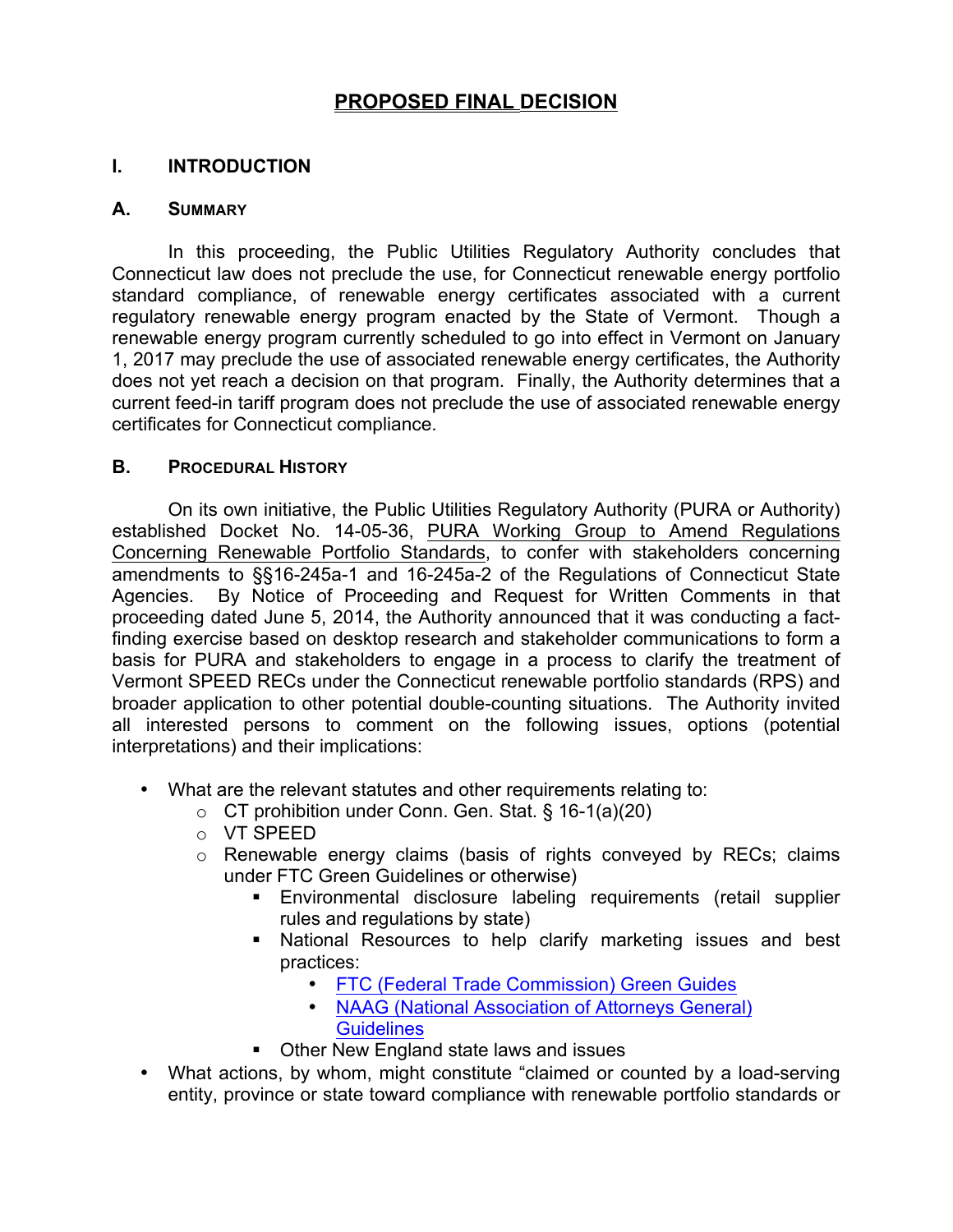renewable energy policy goals in another province or state" under Conn. Gen. Stat. § 16-1(a)(20)?

- Does the VT Speed program trigger a claim under Conn. Gen. Stat.  $§ 16-1(a)(20)?$ 
	- o Several perspectives are implicit in VT PSB decisions; filings made by parties under a docket in which PURA considered a petition to revoke eligibility for specific VT SPEED resources; RPS certification filing by GDF Suez for Ryegate biomass facility
- If so:
	- $\circ$  Would such a prohibition apply to all or a subset of RECs associated with MWh in the VT SPEED program?
	- $\circ$  If a subset, what subset and how would the specific RECs associated with that subset be determined?
- If so, what options are available to PURA to implement the provisions and identify which RECs to not recognize for RPS eligibility, through the NEPOOL GIS or otherwise?

Several interested persons submitted comments in response to the Authority's request. On July 21, 2014, the Authority held a Technical Meeting in Docket No. 14-05-36 to discuss the Vermont statutory programs and their impact on Conn. Gen. Stat. § 16-1(a)(20). Many comments were submitted subsequent to the Technical Meeting.

On January 5, 2015, the Authority established the instant declaratory ruling proceeding. By Notice of Taking of Administrative Notice dated January 6, 2015, the Authority entered the transcript of the Technical Meeting held on July 21, 2014, and all comments received in Docket No. 14-05-36 as evidence in the record of this proceeding.

The Authority did not conduct a hearing in this docket. The Burlington Electric Department (BED) requested that to the extent the Authority intends to rely upon nonlegal information or submissions in reaching its draft decision, it requests an opportunity for an evidentiary hearing. February 6, 2015 Comments of BED. According to BED, such a hearing would be necessary to ensure that the facts being utilized by the Authority are accurate. *Id*. Conn. Gen. Stat. § 4-176(e) provides the Authority wide discretion in the conduct of a declaratory ruling. The Authority determined that no hearing is necessary because this declaratory ruling concerns a question of law, and sufficient facts were developed in Docket No. 14-05-36 upon which PURA can rule in this proceeding. Specifically, the limited question of law before the Authority is whether megawatt hours generated under the auspices of the Vermont SPEED program, as currently constructed, are excluded from Connecticut Class I RPS compliance by the definition of Class I renewable energy source set forth in Conn. Gen. Stat. §16-1(a)(20). The Vermont SPEED program is a renewable energy program first enacted by that state in 2005.

The Authority issued a proposed final decision on March 11, 2015. Parties and Intervenors were given opportunities to submit written exceptions to, and present oral arguments regarding, the proposed final decision.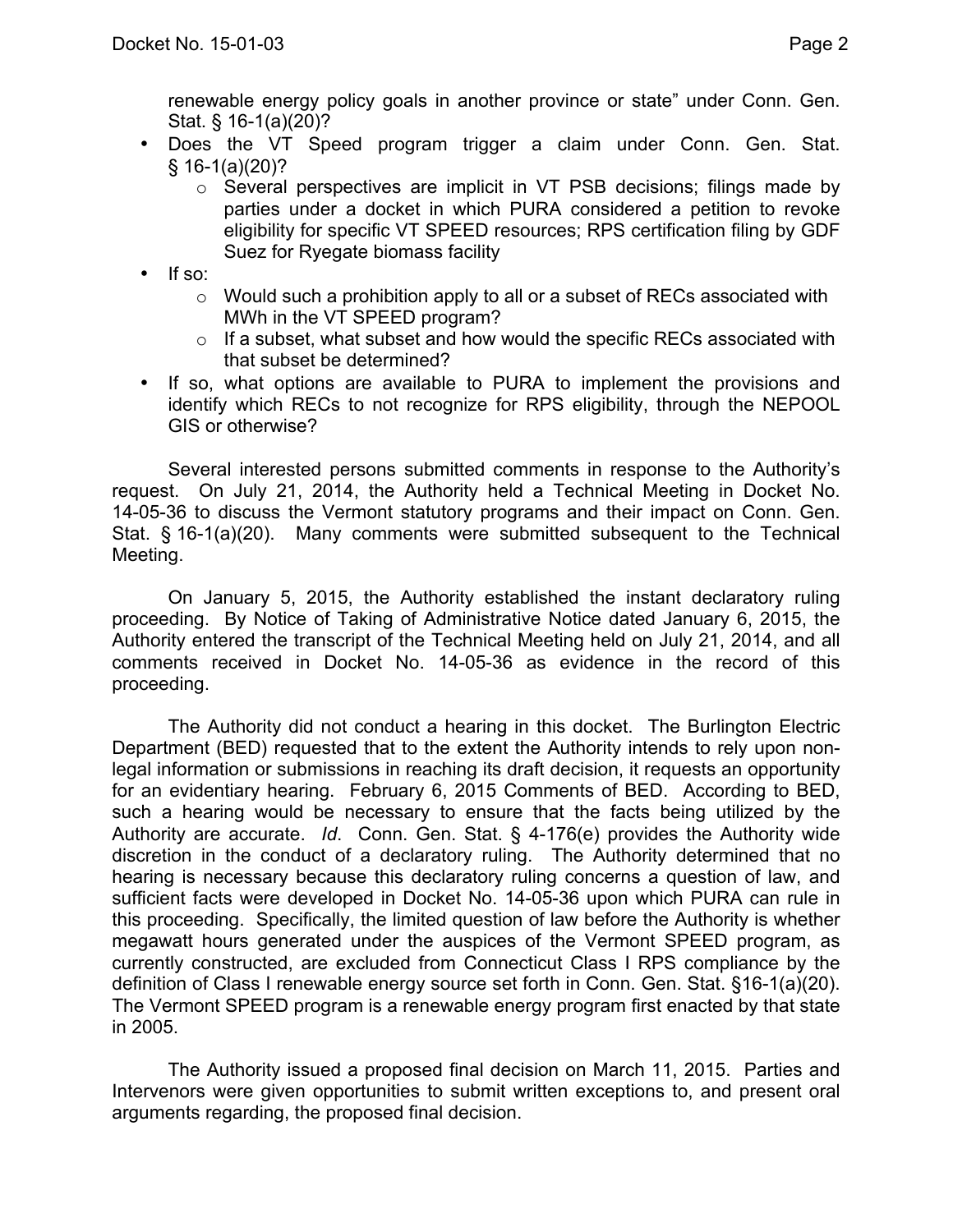## **C. PARTIES AND INTERVENORS**

The Authority recognized the following as Parties to this proceeding: State of Vermont, Department of Public Service, 112 State Street, Montpelier, VT 05620-2601; City of Burlington Electric Department, 585 Pine Street, Burlington, VT 05401; Vermont Public Power Supply Authority, 5195 Waterbury-Stowe Road, Waterbury Center, VT 05677; Vermont Electric Cooperative, Inc., 42 Wescom Road, Johnson, VT 05656; Washington Electric Cooperative, Inc., 40 Church Street, P.O. Box 8, East Montpelier, VT 05651; Green Mountain Power Corporation, 163 Acorn Lane, Colchester, VT 05446; Office of Consumer Counsel (OCC), Ten Franklin Square, New Britain, CT 06051; and the Commissioner of the Department of Energy and Environmental Protection (DEEP Commissioner), 79 Elm Street, Hartford, CT 06106.

The Authority recognized the following as Intervenors to this proceeding: Vermonters for a Clean Environment; The WindAction Group; NextEra Energy Power Marketing, LLC; and GDF SUEZ Energy Generation, NA, Inc.

## **II. PARTIES' POSITIONS1**

## **A. VERMONTERS FOR A CLEAN ENVIRONMENT AND RIDGEPROTECTORS**

Vermonters for a Clean Environment and Ridgeprotectors state that the 2012 SPEED program triggers a claim under Conn. Gen. Stat. § 16-1(a)(20) to the extent Vermont entities are counting megawatt hours of generation toward Vermont SPEED goals while at the same time selling renewable attributes into the NEPOOL GIS for Connecticut RPS compliance. June 23, 2014 Comments, p. 3. Vermonters for a Clean Environment and Ridgeprotectors maintain that there is a serious double-counting of fuel use and air emissions that results from claims made by certain Vermont retail electricity providers. Tr. 7/21/14, pp. 38-43. They assert that the Vermont retail electricity providers making such claims should be stopped from making them. *Id*., p. 43. Vermonters for a Clean Environment and Ridgeprotectors further maintain that the 2012 SPEED program has present, operative pre-2017 goals. Tr. 7/21/14, p. 100; August 18, 2014 Comments, p. 4.

## **B. VERMONT DPS**

The Vermont Department of Public Service (Vermont DPS) requests that the Authority find that the Vermont SPEED program does not trigger a claim under Conn. Gen. Stat. § 16-1(a)(20). According to the Vermont DPS, while an argument could be made that the SPEED program could trigger a claim under the Connecticut statute beginning calendar year 2017, no basis exists for any such claim regarding the current 2012 SPEED program. Tr. 7/21/14, p. 88; June 23, 2014 Comments, p. 6. Vermont DPS maintains that pre-2017, there is no present, operative goal for the 2012 SPEED

 $<sup>1</sup>$  This section recounts positions taken regarding whether megawatt hours generated under the Vermont</sup> SPEED program, as currently constructed, should be excluded from the definition of Class I renewable energy source set forth in Conn. Gen. Stat. § 16-1(a)(20). Positions taken on other issues in Docket No. 14-05-36 are not recounted here.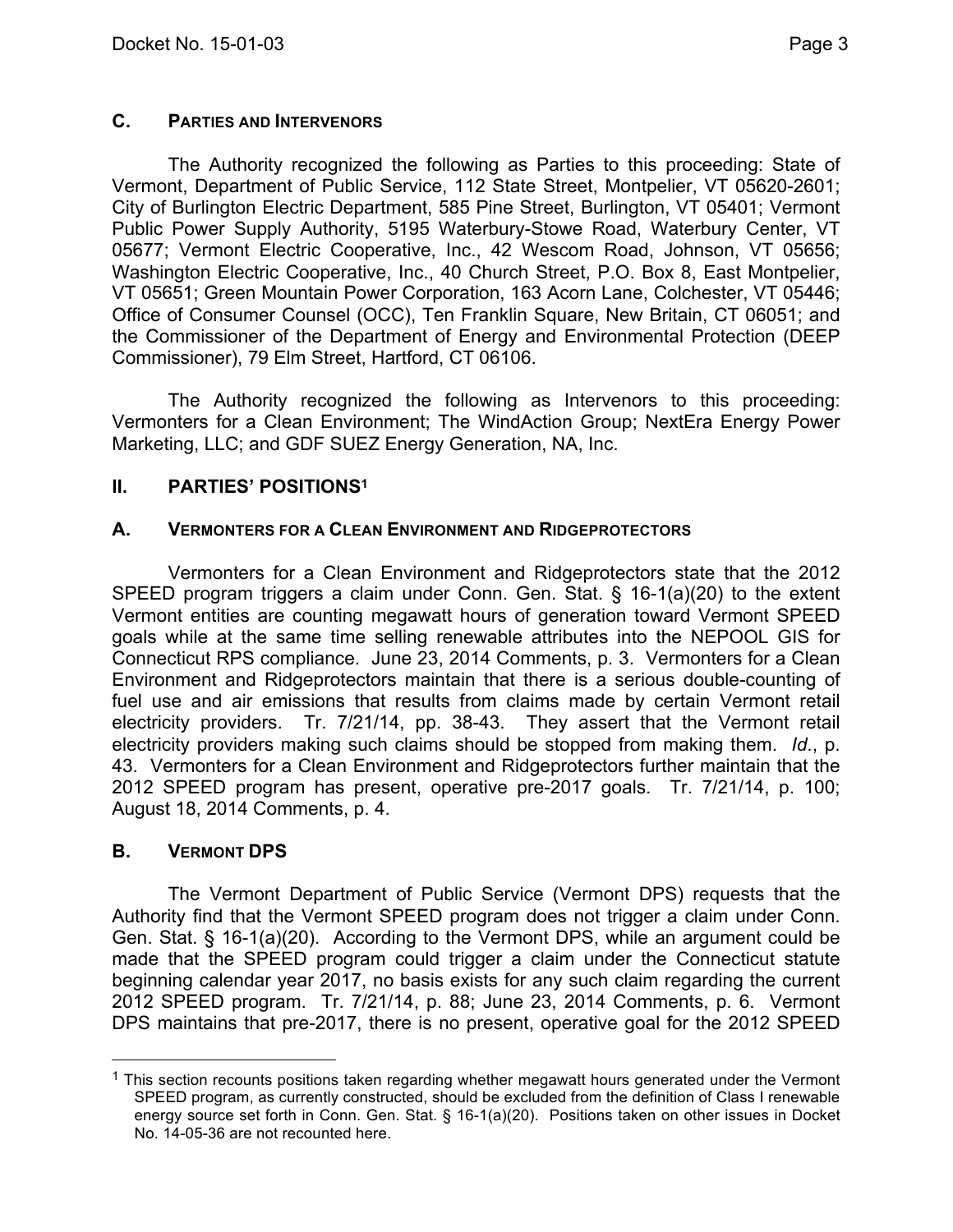program that could trigger a claim under Conn. Gen. Stat. § 16-1(a)(20). June 23, 2014 Comments, p. 7.

Vermont DPS states that this proceeding is not an assessment of whether the SPEED program is ideal, and it is not a determination regarding specific representations made by individual entities; instead, it examines whether the SPEED program creates a structural system that results in double-counting, thus triggering Conn. Gen. Stat. § 16-1(a)(20). February 2, 2015 Comments, p. 2.

Vermont DPS also maintains that a third aspect of the SPEED program, known as the Standard Offer, does not trigger a claim under Conn. Gen. Stat. § 16-1(a)(20). According to Vermont DPS, the Standard Offer program is essentially a feed-in tariff. June 23 Comments of Vermont DPS, pp. 4-5. The Standard Offer program targets the development of 127.5 MW of SPEED resources by 2022. *Id*. However, the program's goal is to develop generating capacity, and the program does not have a megawatt hour requirement. *Id*., pp. 7-8.

## **C. GREEN MOUNTAIN POWER**

Green Mountain Power maintains that the 2012 SPEED program goal does not trigger a claim under Conn. Gen. Stat. § 16-1(a)(20). Comments, p. 6. It states that the SPEED program does not trigger the Connecticut statute because the program is limited to wholesale purchase of renewable generation, rather than retail sale, and does not require that the MWH be sold to a utility's retail customers or otherwise be included in its portfolio of generation sources. *Id*. Green Mountain Power asserts that the 2012 SPEED goal was a one-time determination made in 2012, and places no ongoing goals on Vermont retail electric providers. *Id*.

## **D. NEXTERA ENERGY POWER MARKETING**

NextEra Energy Power Marketing asserts that the SPEED program does not trigger a claim under Conn. Gen. Stat. § 16-1(a)(20). June 23, 2014 Comments, p. 7.

## **III. PURA ANALYSIS**

## **A. INTRODUCTION**

The limited question before the Authority is whether megawatt hours generated under the Vermont SPEED program, as currently constructed, should be excluded from Connecticut Class I RPS compliance by the definition of Class I renewable energy source set forth in Conn. Gen. Stat. § 16-1(a)(20). If so, RECs associated with those megawatt hours cannot be used by any electric supplier or electric distribution company to comply with the Class I requirement of Connecticut's renewable energy portfolio standard.

Renewable portfolio standards are one method of encouraging the construction and operation of renewable energy facilities. An RPS incentivizes renewable energy construction by placing an obligation on all retail suppliers to purchase renewable energy certificates. RECs are renewable attributes that are unbundled from the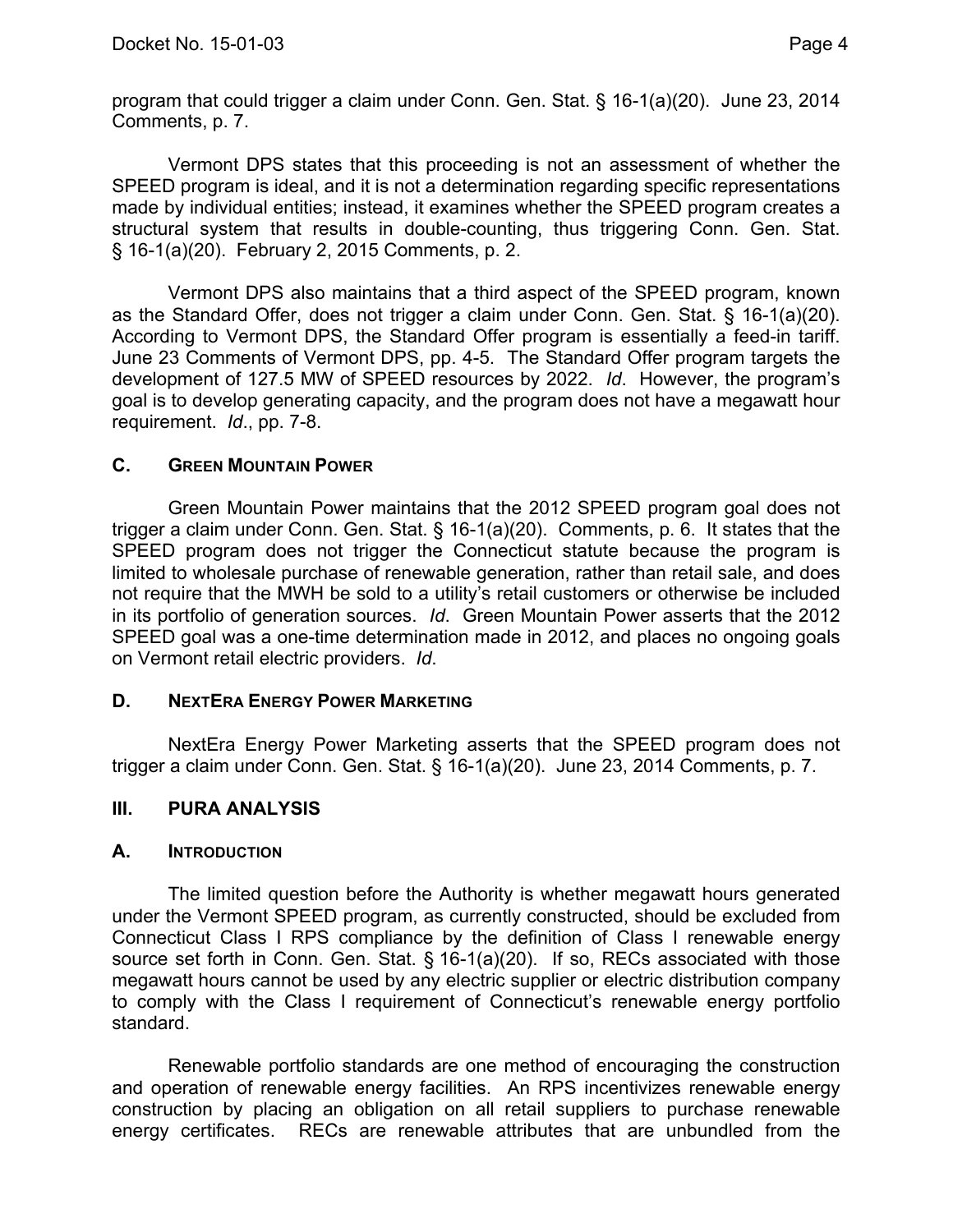underlying energy, and traded from electric generators to retail electric suppliers. For an RPS to function properly, RECs must be accounted for in a coordinated system that ensures the RECs are only claimed once by a retail electric supplier. This accounting system can also serve as the recognized means of compliance to a state regulator. For New England states with an RPS, the New England Generation Information System (GIS) performs these functions.

The GIS performs these functions by generally taking each megawatt hour of electric generation produced in the entire ISO-NE control area (plus imports), and assigning generating characteristics to each megawatt hour. Megawatt hours from nonrenewable generation are not assigned "tradable" RECs. Renewable generating resources, on the other hand, originate RECs that can be transferred into retail electric supplier accounts. Checks and balances incorporated in the GIS Operating Rules and implemented in the GIS software ensure that RECs originated by renewable energy generators can only be claimed once by a retail electric supplier.

Though the GIS offers many advantages to RPS states, an RPS is only one method of encouraging the construction and operation of renewable energy facilities. Indeed, each state can conduct its own assessment as to whether it adopts an RPS or encourages renewable energy development in a different way. The State of Vermont enacted a program that does not rely on an RPS at this point in time, and instead currently relies on bilateral contracts. June 23, 2014 Comments of Vermont DPS p. 6.

Despite the fact that Vermont does not presently utilize an RPS, all of Vermont's generating resources are nonetheless assigned generating characteristics within the GIS. Consequently, a Vermont generator recognized as a renewable energy resource by Connecticut can originate RECs that can be used toward Connecticut RPS compliance, and can do so notwithstanding the fact that Vermont does not currently utilize an RPS. It is this current dynamic, the fact that Vermont originates RECs within the GIS, but does not itself have an RPS, makes Vermont unique among New England states, and raises questions as to whether Conn. Gen. Stat. § 16-1(a)(20) is implicated.

## **B. VERMONT SPEED 2012 GOALS**

Because Conn. Gen. Stat. § 16-1(a)(20) excludes megawatt hours "claimed or counted … toward compliance with renewable portfolio standards or renewable energy policy goals in another province or state," the Vermont SPEED program must be analyzed with respect to its goals. The SPEED program has two fundamentally different goals and targets, as set forth in 30 V.S.A. § 8005(d):

(d) Goals and targets. To advance the goals stated in section 8001 of this title, the following goals and targets are established.

(1) **2012 SPEED goal**. The Board shall meet on or before January 1, 2012 and open a proceeding to determine the total amount of SPEED resources that have been supplied to Vermont retail electricity providers or have been issued a certificate of public good. If the Board finds that the amount of SPEED resources coming into service or have been issued a certificate of public good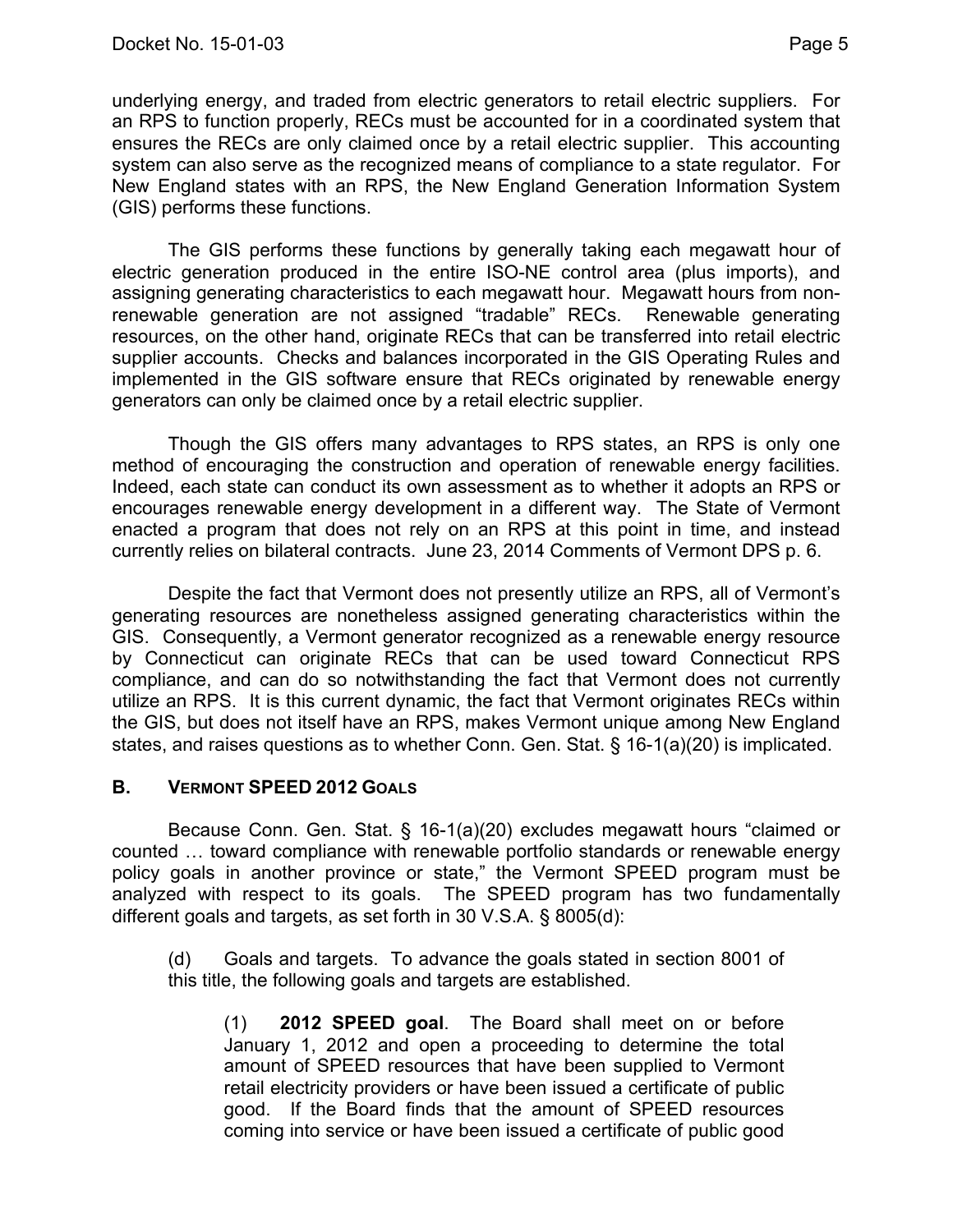after January 1, 2005 and before July 1, 2012 equals or exceeds 10 percent of total statewide electric retail sales for calendar year 2005, the portfolio standards established under this chapter shall not be in force. The Board shall make its determination by January 1, 2013. If the Board finds that the goal established has not been met, one year after the Board's determination the portfolio standards established under this subsection 8004(b) of this title shall take effect.

(2) **2017 SPEED goal**. A State goal is to assure that 20 percent of total statewide electric retail sales during the year commencing January 1, 2017 shall be generated by SPEED resources that constitute new renewable energy. On or before January 31, 2018, the Board shall meet and open a proceeding to determine, for the calendar year 2017, the total amount of SPEED resources that were supplied to Vermont retail electricity providers and the total amount of statewide retail electric sales.

Prior to 2017, Vermont's SPEED program is dramatically unlike an RPS. The program encouraged the development of sufficient renewable SPEED resources to satisfy all incremental load between 2005 and 2012. Tr. 7/21/14, p. 48. If the program was unsuccessful in that goal, and did not satisfy all incremental load between 2005 and 2012 with renewable SPEED resources, then an RPS would be established. 30 V.S.A. § 8005(d)(1). Vermont determined that the 2012 goal was met, and did not implement an RPS at that time. June 23, 2014 Comments of Vermont DPS p. 4.

The 2012 goal is akin to a "snapshot" taken at that time. June 23, 2014 Comments of Vermont DPS pp. 6-7; Tr. 7/21/14 p. 16. Again, the 2012 goal assessed the SPEED program's progress, and if insufficient, directed immediate corrective action by implementing an RPS. The assessment took place in 2012, and the Vermont Public Service Board issued an order on December 18, 2012 determining that the 2012 SPEED goal was met. June 23, 2014 Comments of Vermont DPS p. 4.

Conn. Gen. Stat. § 16-1(a)(20) precludes the eligibility of megawatt hours "that **are** claimed or counted … toward … renewable energy policy goals." (emphasis added) Conn. Gen. Stat. § 16-1(a)(20). The SPEED program does not presently claim or count any megawatt hours toward an RPS, and it does not presently claim or count any megawatt hours toward any renewable energy program goal that lays claim to megawatt hours. There simply is no direct annual goal between 2012 and 2017 towards which megawatt hours are claimed or counted. As the Vermont DPS states, the SPEED law is silent as to what happens between 2012 and 2017 once the program was determined successful in 2012. June 23, 2014 Comments of Vermont DPS p. 7; Tr. 7/21/14, p. 16. While there does appear to be an overarching "glide path" goal over that timeframe to increase the percentage of renewable SPEED resources used,2 no megawatt hours are presently counted toward any identifiable goal today.

 <sup>2</sup> 30 V.S.A. § 8005(d)(2) attempts to assure that, beginning January 1, 2017, 20 percent of total statewide electric retail sales will be generated by renewable SPEED resources.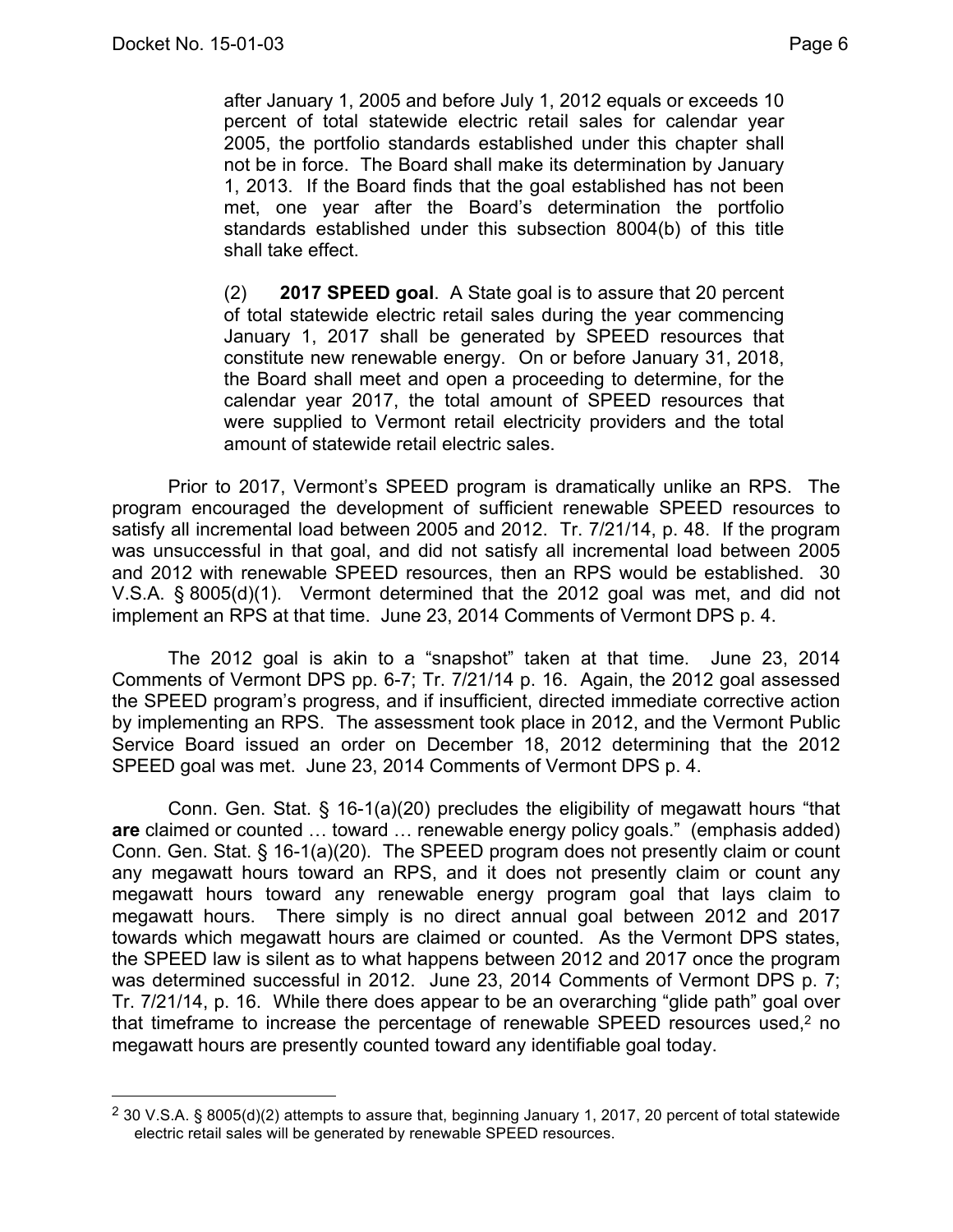The question of whether megawatt hours **are** presently claimed or counted is critical. First, the Authority need not determine whether the 2012 SPEED goals might have precluded associated RECs in 2012 had Conn. Gen. Stat. § 16-1(a)(20) been amended at that time; the statute was amended in 2013, and does not preclude any RECs prior to January 1, 2014. Conn. Gen. Stat. § 16-1(a)(20). Second, the regulatory structure in any particular compliance year should not determine REC eligibility for all subsequent compliance years, particularly when a renewable energy facility can be constructed to last forty years if not more, and will produce megawatt hours over the facility's entire lifespan. For example, assume solely for the sake of argument that the 2012 SPEED program goal precluded the use of associated RECs in 2012. If Vermont adopted an RPS on the date of this decision and embraced the GIS for compliance, no argument can be made under Conn. Gen. Stat. § 16-1(a)(20) that megawatt hours from SPEED resources are forever precluded based upon the 2012 SPEED goal. Therefore, in any compliance year, the pertinent issue is whether megawatt hours **are** presently claimed or counted, and therefore precluded under Conn. Gen. Stat. § 16-1(a)(20).

For the foregoing reasons, the Authority concludes that Conn. Gen. Stat. § 16-1(a)(20) does not preclude megawatt hours from SPEED resources as a result of the 2012 SPEED goal because megawatt hours are not presently claimed or counted: 1) toward an RPS; or 2) toward an identifiable state renewable energy policy goal that lays claim to megawatt hours.

## **C. REPRESENTATIONS MADE BY VERMONT RETAIL ELECTRICITY PROVIDERS**

This proceeding was initiated to determine whether megawatt hours generated under the Vermont SPEED program, as currently constructed, should be excluded from the definition of Class I renewable energy source set forth in Conn. Gen. Stat. § 16-1(a)(20). As set forth above, between 2012 and 2017, Vermont's SPEED statute itself does not trigger a claim under Conn. Gen. Stat. § 16-1(a)(20). However, the record is replete with concerns expressed by some commenters regarding potential double-counting of fuel use and air emissions by certain Vermont retail electricity providers. Tr. 7/21/14, pp. 38-43. They state that the Vermont retail electricity providers "should be stopped from making [these claims]." *Id*., p. 43.

The representations by Vermont retail electricity providers to customers are made of their own accord. No provision of the SPEED program's enabling law requires this action. Consequently, the questions presented to the Authority are: 1) whether Conn. Gen. Stat. § 16-1(a)(20) excludes SPEED RECs based upon the voluntary actions of Vermont retail electricity providers; and 2) if not, whether the Authority can or should take steps under other authority to prohibit the use of SPEED RECs toward Connecticut Class I compliance.

Because Conn. Gen. Stat. § 16-1(a)(20) excludes megawatt hours claimed or counted toward an RPS or "renewable policy goals in another province or state," it focuses on the use of those megawatt hours toward a state (or province)-mandated program. The Authority concludes that the voluntary actions of Vermont retail electricity providers to not implicate Conn. Gen. Stat. § 16-1(a)(20). Instead, the voluntary actions reflect the internal goals and motivations of the individual Vermont retail electricity provider, instead of a state (or province)-mandated program. The question presented is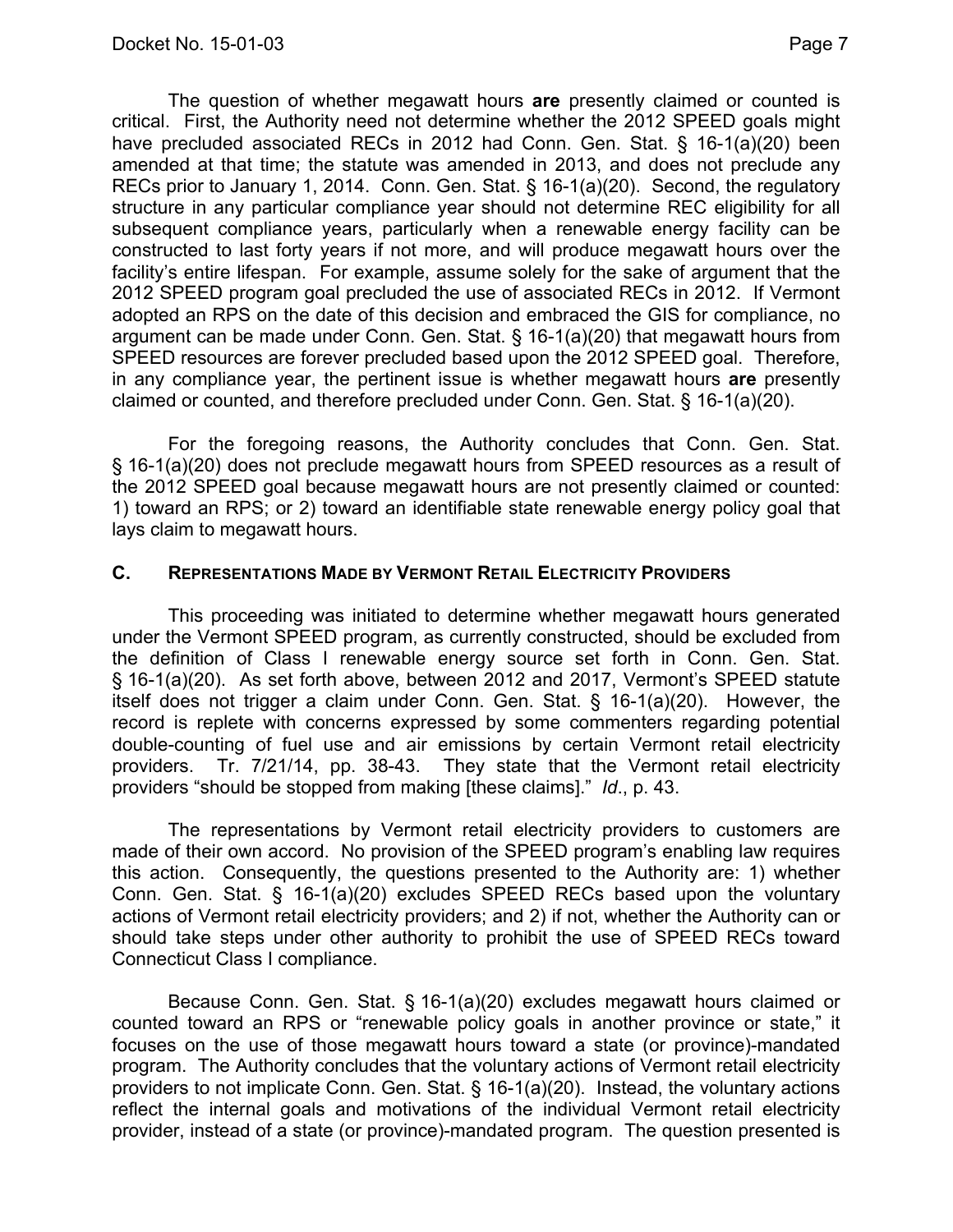therefore whether PURA can or should take steps under other authority to prohibit the use of SPEED RECs.

The voluntary actions of one Vermont retail electricity provider have been raised to the Federal Trade Commission (FTC). Specifically, on September 15, 2014, the Environmental and Natural Resources Law Clinic of the Vermont Law School submitted to the FTC a "Petition to Investigate Deceptive Trade Practices of Green Mountain Power Company in the Marketing of Renewable Energy to Vermont Consumers" (Petition). September 14, 2014 filing of The WindAction Group/Vermonters for a Clean Environment in Docket No. 14-05-36. The Petition asked the FTC to initiate an investigation and take appropriate enforcement action in relation to Green Mountain Power Corporation's representations to its customers and to the public regarding its provision of electricity.

In a letter dated February 5, 2015, the FTC's Division of Enforcement declined to initiate a formal investigation of the practices alleged in the Petition. February 10, 2015 filing of Green Mountain Power Company. At page 3, the February 5, 2015 FTC letter recounted the agency's regulations. FTC Letter, p. 3. The cited regulations provide as follows:

(d) If a marketer generates renewable electricity but sells renewable energy certificates for all of that electricity, it would be deceptive for the marketer to represent, directly or by implication, that it uses renewable energy.

16 C.F.R. § 260.15(d). The letter also noted that the FTC's Green Guides "warn that power providers that sell null electricity to their customers, but sell RECs based on that electricity to another party, should keep in mind that their customers may mistakenly believe the electricity they purchase is renewable, when legally it is not." FTC Letter, pp. 3-4.

The FTC's Division of Enforcement did not prepare a claim-by-claim analysis of the statements identified in the Petition. FTC Letter, p. 4. It stated that "some of [the] unqualified claims [asserted in the Petition] raise concerns" in light of FTC principles regarding the claiming of renewable attributes. *Id*. The Division of Enforcement urged GMP to:

…carefully review its current and future communications to ensure that Vermont customers, and other market participants, clearly understand that GMP sells RECs for many of its renewable facilities and thus has forfeited its right to characterize the power delivered from those facilities as renewable, in any way.

FTC Letter, p. 5. The Division of Enforcement expressly reserved the right to take further action if it identified concerns in the future. *Id*.

As the aforegoing demonstrates, the voluntary claims made by Vermont retail electricity providers related to SPEED resources have been properly raised to the federal consumer protection regime, and the FTC's Division of Enforcement has taken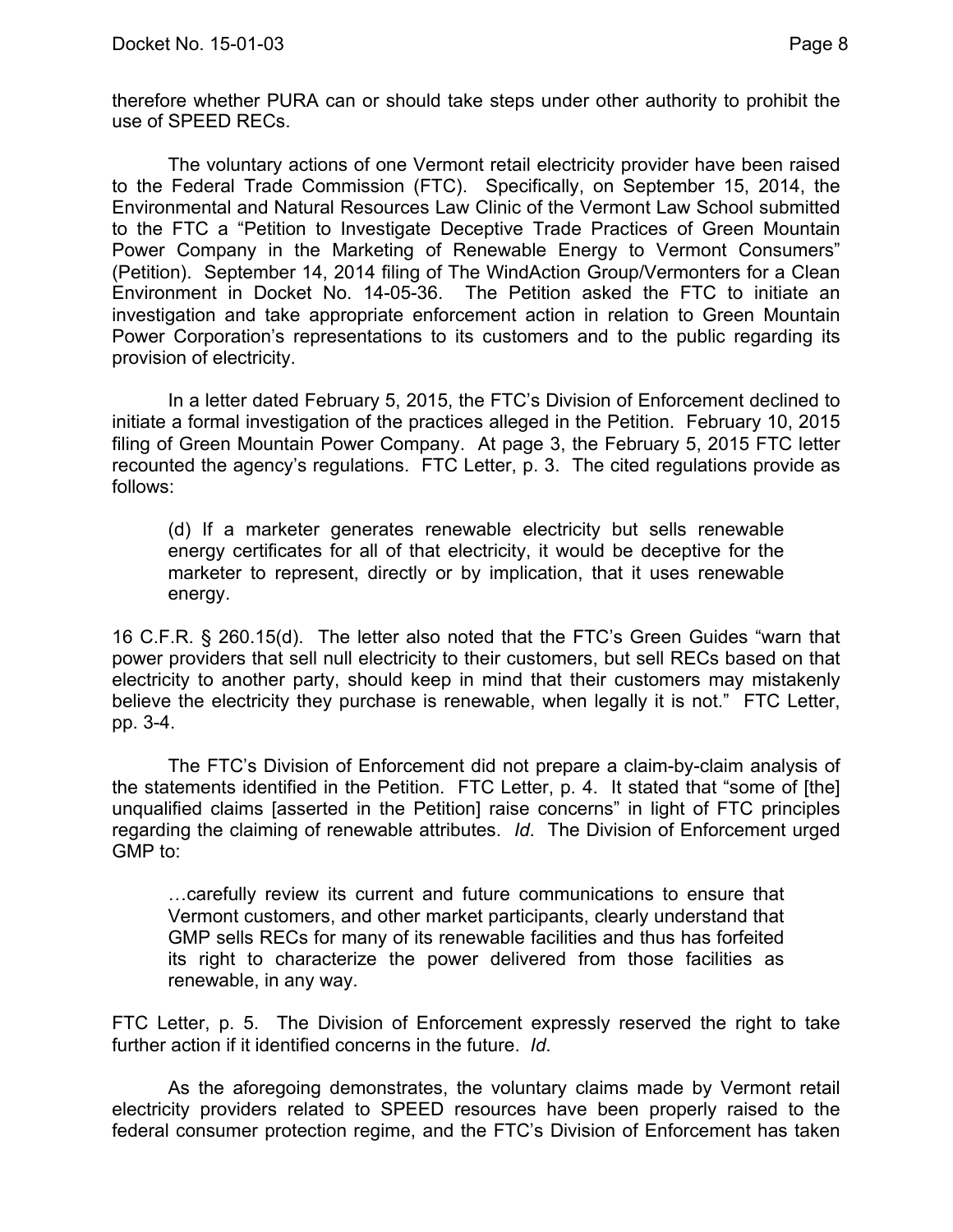the action it deems appropriate. In the Authority's view, the FTC Letter does more than merely ask Green Mountain Power to carefully review its marketing materials. The letter: 1) expressly articulates double-counting principles; 2) communicates to Green Mountain Power the expectation that it adhere to those principles; and 3) reserves the right for the FTC to take action if it finds in the future that Green Mountain Power has violated those principles.

Given this specific procedural and factual background, the Authority concludes that it will not take steps to preclude the use of RECs associated with the Vermont SPEED program based on the voluntary actions of Vermont retail electricity providers. This conclusion should not be construed to mean that PURA will never explore actions it can take to prevent double-counting of renewable attributes. Here, the federal consumer protection regime is addressing the issue in the manner it deems appropriate. PURA need not investigate Vermont retail electricity providers' voluntary actions when the FTC has given clear guidance to these providers intended to prevent the doublecounting of renewable claims, the precise activity Conn. Gen. Stat. § 16-1(a)(20) seeks to prevent. Further, as discussed in the following section, it is very likely that the regulatory structure in Vermont will bring needed clarity and fully resolve the situation beginning January 1, 2017.

## **D. VERMONT SPEED 2017 GOALS**

The Vermont DPS states that there is no need to address whether the SPEED 2017 goals would trigger Conn. Gen. Stat. § 16-1(a)(20). February 2, 2015 Comments of Vermont DPS, p. 5. The Vermont DPS notes that these goals do not become effective until 2017, and that the underlying statute creating these goals has been modified many times over the years, and is subject to revision yet again in the 2015 legislative session. *Id*.

The Authority agrees that it is premature to decide the application of Conn. Gen. Stat. § 16-1(a)(20) to the SPEED 2017 goals because the SPEED program is subject to change and is under active consideration at this time. However, the Authority also notes that current law includes two provisions that are particularly relevant to the issue of double-counting. Specifically, current law sets forth target amounts for **each** retail provider's annual electric sales beginning January 1, 2017. 30 V.S.A. § 8005(d)(4). Second, current law requires Vermont electricity retail providers to retain beneficial ownership of RECs associated with SPEED projects in the event an RPS comes into effect. 30 V.S.A. § 8005(b)(6). These provisions create a regulatory structure that is very unlike the currently operative SPEED 2012 regime.

The Authority firmly believes that under current law, the Vermont Public Service Board would likely implement the current SPEED 2017 goals in a manner complementary to other New England states' RPS programs. However, the Authority also notes that proposed legislation in Vermont, if enacted, would provide more certainty today that SPEED 2017 goals would be administered in a way that is entirely compatible with other state RPS programs. February 2, 2015 Comments of Vermont DPS, Attachment A, pp. 35-36. The Authority applauds this effort to flesh out the impending Vermont RPS program.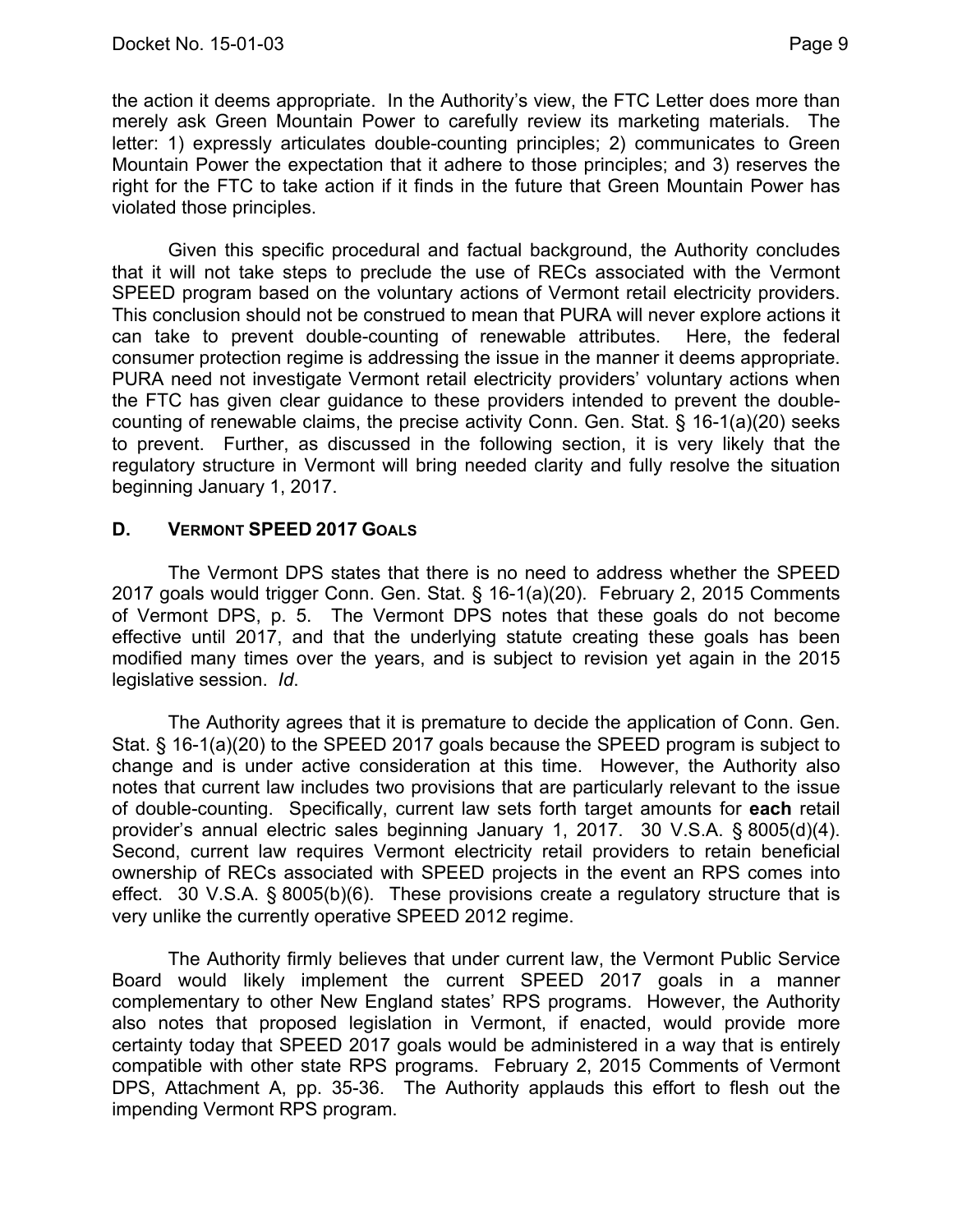As discussed above, the Authority agrees with Vermont DPS that it is premature at this time to decide the issue post-2017. However, the Authority notes that if the State of Vermont ultimately chooses to not utilize the GIS in its post-2017 regulatory structure, it is quite likely that Vermont SPEED RECs would be precluded by Conn. Gen. Stat. § 16-1(a)(20). At that point, Vermont's statutory structure will appear to claim megawatt hours (and beneficial ownership of renewable attributes) toward an identifiable regulatory requirement. In that event, it is extremely likely that RECs will have to enter the Vermont RPS system or the GIS, but not both.

## **E. VERMONT STANDARD OFFER PROGRAM**

The Standard Offer program is another effort of the State of Vermont to encourage the construction and operation of renewable generating facilities. 30 V.S.A. § 8005a. The Standard Offer program is essentially a feed-in tariff under which Vermont utilities offer standardized power purchase agreements for renewable power at standardized prices. June 23 Comments of Vermont DPS, pp. 4-5. The goal for that program is to result in the development of 127.5 MW of SPEED resources by 2022. *Id*.

Vermont DPS states that the program targets the development of generating capacity, and does not have a megawatt hour requirement. *Id*., pp. 7-8. The program only tallies the nameplate capacity of the facilities under contract. Tr. 7/21/14, p. 87.

The pertinent issue is whether a program with a megawatt capacity goal results in double-counting under a statute that asks whether megawatt hours are claimed or counted elsewhere. Tr. 7/21/14, pp. 97; 128. However, no party presented a theory under which a megawatt capacity goal, in and of itself, results in double counting of megawatt hours. Indeed, no party contended that the Standard Offer program triggers a claim under Conn. Gen. Stat. § 16-1(a)(20).

The Authority concludes that the Vermont Standard Offer program does not count megawatt hours, and therefore no megawatt hours of the Standard Offer program are claimed or counted toward an RPS or renewable energy goal in contravention of Conn. Gen. Stat. § 16-1(a)(20). This provision is part of a statutory scheme that: 1) imposes a renewable energy portfolio standard on Connecticut retail electric suppliers; and 2) bases compliance upon a REC system that ensures against the double-counting of renewable attributes. The statute's remedy is to preclude doublecounted RECs from Connecticut compliance. Therefore, a reasonable construction of the statute is that it ensures the sanctity of RECs used for compliance. If the goals of another state renewable energy program do not directly threaten the integrity of the megawatt hours used for Connecticut RPS compliance, these concerns would appear to fall outside of the scope of Conn. Gen. Stat. §16-1(a)(20).

## **IV. FINDINGS OF FACT**

- 1. The State of Vermont enacted a renewable energy program that does not rely on an RPS at this point in time, and instead currently relies on bilateral contracts.
- 2. A Vermont generator recognized as a renewable energy resource by Connecticut can originate RECs that can be used toward Connecticut RPS compliance, and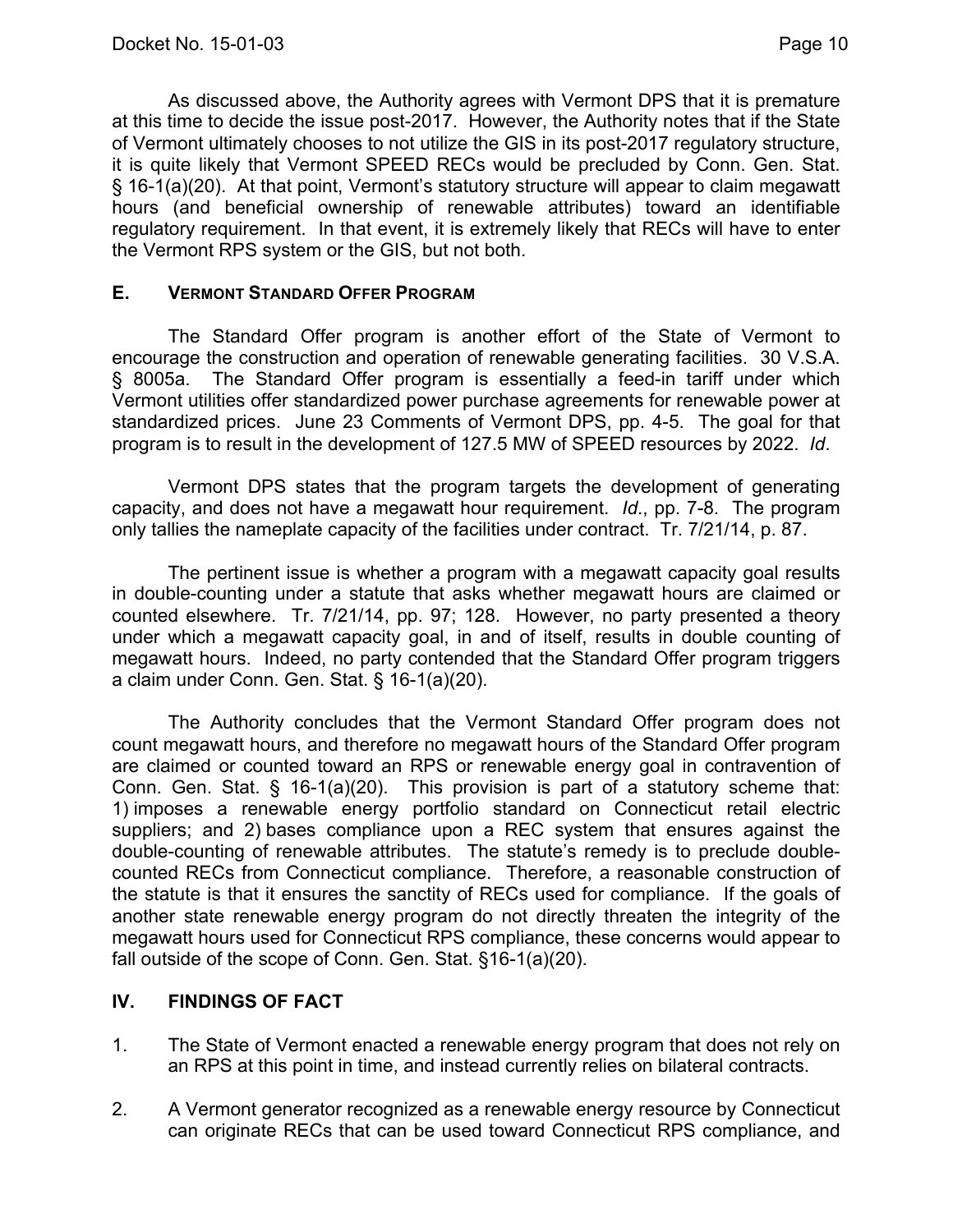can do so notwithstanding the fact that Vermont does not currently utilize an RPS.

- 3. The representations by Vermont retail electricity providers to customers are made of their own accord.
- 4. The FTC's Division of Enforcement declined to initiate a formal investigation of Green Mountain Power based upon practices alleged in a petition to the agency.
- 5. The FTC's Division of Enforcement issued a letter that articulates doublecounting principles, and expects Green Mountain Power to adhere to those principles. Additionally, the letter states that the FTC reserved the right to take action if it finds in the future that Green Mountain Power has violated those principles.
- 6. Proposed legislation in Vermont, if enacted, would provide more certainty today that SPEED 2017 goals would be administered in a way that is entirely compatible with other state RPS programs.
- 7. The Vermont Standard Offer program is essentially a feed-in tariff under which Vermont utilities offer standardized power purchase agreements for renewable power at standardized prices.

## **V. CONCLUSION**

The Authority concludes that the SPEED 2012 goal does not trigger a claim under Conn. Gen. Stat. §16-1(a)(20). The Connecticut provision precludes the eligibility of megawatt hours that are claimed toward another state's renewable energy program goals, and the SPEED 2012 program does not have identifiable numerical goals between 2012 and 2017. The Authority does not discount that voluntary representations made by Vermont retail electricity providers raise concerns. However, the federal consumer protection regime is addressing those concerns. Beginning January 1, 2017, the Vermont SPEED program may trigger a claim under Conn. Gen. Stat. §16-1(a)(20). However, the Authority concludes it is not necessary to make a final determination with respect to post-2017, particularly because legislative efforts are currently underway in Vermont to flesh out the impending post-2017 program. Finally, the Authority determines that Vermont's Standard Offer program does not preclude the use of associated renewable energy certificates for Connecticut compliance.